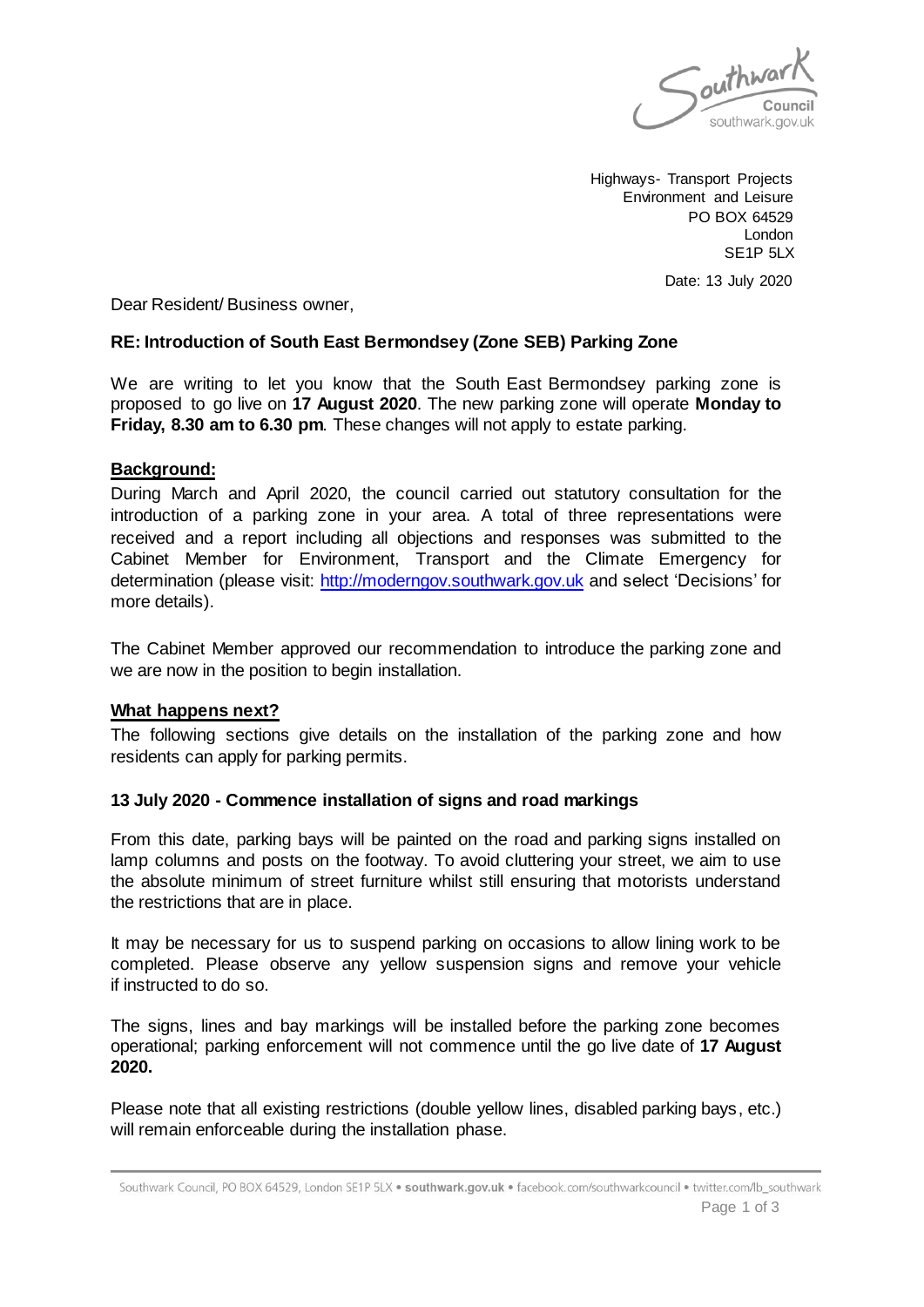#### **17 August 2020 – Parking zone live date**

This is when the new parking zone will become fully operational and parking enforcement will commence. Anyone wanting to park within the zone during its operational hours must have purchased a valid resident, business or visitor parking permit. Pay by phone facilities will also be available within the zone for casual visitors in stop and shop bays (with first 30 minutes free) and in the permit and paid bays.

#### **How to apply for a permit:**

The easiest way to apply for a permit or visitor voucher is online at [www.southwark.gov.uk/parking.](http://www.southwark.gov.uk/parking) Alternatively, you can apply for your permit over the phone by calling 0800 138 9081 (free from UK landlines) or 0344 800 2736 (local rate) Monday to Friday 9am to 5.30pm (not bank holidays).

Parking permits are virtual meaning that once application and online purchase is complete, the permit is immediately applied to your vehicle. No paper permit will be posted to you and you will not have to display anything in your windscreen.

Please ensure that you choose the start date of **17 August 2020** for your permit otherwise you will be charged for a period when the zone is not in operation prior to the start date.

Permits can be purchased up to 28 days before the start date. Permits will be available online from **20 July 2020**; see [www.southwark.gov.uk/parking.](http://www.southwark.gov.uk/parking)

| <b>Resident permit costs</b>                                                                                                                                                                                                                                                                                                                    |          |      |                                    |           |           |
|-------------------------------------------------------------------------------------------------------------------------------------------------------------------------------------------------------------------------------------------------------------------------------------------------------------------------------------------------|----------|------|------------------------------------|-----------|-----------|
| 1 month                                                                                                                                                                                                                                                                                                                                         | 3 months |      | 6 months                           |           | 12 months |
| £15.74                                                                                                                                                                                                                                                                                                                                          | £36.58   |      | £67.83                             |           | £125      |
| Blue badge holders may purchase a 12 month resident permitata discounted cost of £31.25<br>Motorbike or moped permits may be purchased for a 12 month period discounted to £31.25<br>Hybrid and Electric vehicles can have a 12 months permit discounted to £31.25<br>Discounts only apply to the annual permit<br><b>Business permit costs</b> |          |      |                                    |           |           |
| 3 months                                                                                                                                                                                                                                                                                                                                        | 6 months |      |                                    | 12 months |           |
| £176                                                                                                                                                                                                                                                                                                                                            |          | £352 |                                    | £577.50   |           |
| Home care workers                                                                                                                                                                                                                                                                                                                               |          |      | <b>Professional health workers</b> |           |           |
| 12 months                                                                                                                                                                                                                                                                                                                                       |          |      | 12 months                          |           |           |
| £125                                                                                                                                                                                                                                                                                                                                            |          |      | £125                               |           |           |
| <b>On-street pay parking</b> (pay by phone)                                                                                                                                                                                                                                                                                                     |          |      |                                    |           |           |
| £2.75/hour                                                                                                                                                                                                                                                                                                                                      |          |      |                                    |           |           |
| Permit costs correct at time of publication                                                                                                                                                                                                                                                                                                     |          |      |                                    |           |           |
| <b>Virtual visitor permits</b>                                                                                                                                                                                                                                                                                                                  |          |      |                                    |           |           |
| Visit www.southwark.gov.uk/parking_and follow the online directions for costs                                                                                                                                                                                                                                                                   |          |      |                                    |           |           |

## **Permit charges for Zone SEB:**

Southwark Council, PO BOX 64529, London SE1P 5LX . southwark.gov.uk . facebook.com/southwarkcouncil . twitter.com/lb\_southwark